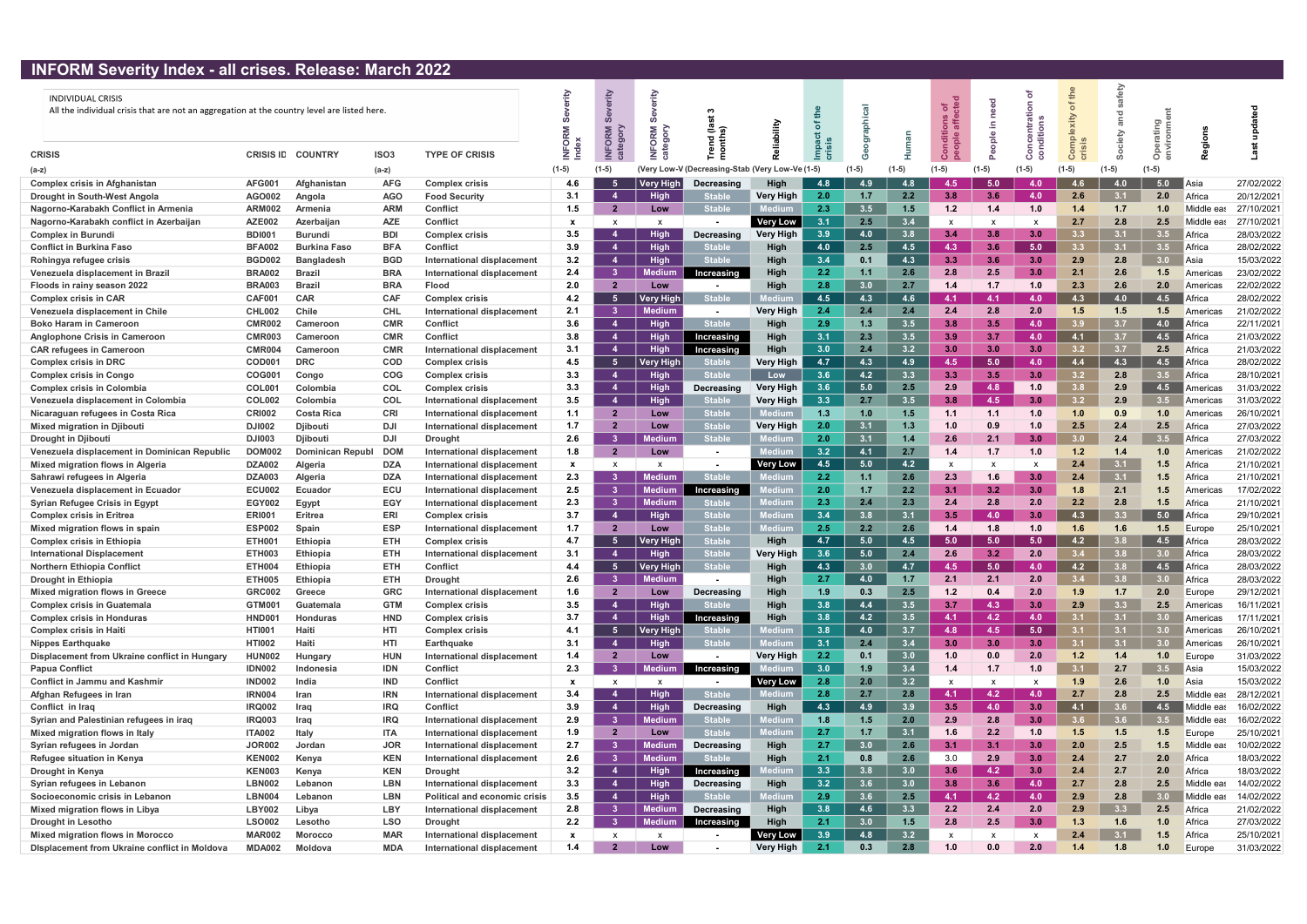| <b>Drought in Madagascar</b>                           | MDG002                         | Madagascar            | <b>MDG</b>               | <b>Drought</b>                                                  | 3.0          |                | Mediun           | Increasing                     | Verv Hiah        | 2.3                       | 2.2        | 2.3        | -3.9                      | 3.7              | 4.0              | 2.0              | 2.4              |                  | Africa                | 21/03/2022               |
|--------------------------------------------------------|--------------------------------|-----------------------|--------------------------|-----------------------------------------------------------------|--------------|----------------|------------------|--------------------------------|------------------|---------------------------|------------|------------|---------------------------|------------------|------------------|------------------|------------------|------------------|-----------------------|--------------------------|
| Tropical Cyclones Season in 2022 in Madagascar         | MDG006                         | Madagascar            | MDG                      | <b>Tropical cyclone</b>                                         | 1.9          | $\overline{2}$ | Low              | $\sim$                         | Very High        | 3.5                       | 4.9        | 2.3        | 0.8                       | 0.6              | 1.0              | 1.8              | 2.4              | 1.0              | Africa                | 21/03/2022               |
| <b>Criminal Violence in Mexico</b>                     | <b>MEX002</b>                  | <b>Mexico</b>         | <b>MEX</b>               | Other type of violence                                          | <b>X</b>     |                | x                | $\sim$                         | Low              | 4.1                       | 5.0        | 3.4        | $\boldsymbol{\mathsf{x}}$ |                  | x                | 3.3              | 3.0              | 3.5              | l Americas            | 19/10/2021               |
| <b>Mixed Migration in Mexico</b>                       | <b>MEX003</b>                  | <b>Mexico</b>         | <b>MEX</b>               | International displacement                                      | 2.4          |                | Medium           | $\sim$                         | High             | 3.7                       | 5.0        | 2.7        | 1.1                       | 1.2              | 1.0              | 3.0              | 3.0              | 3.0              | Americas              | 17/02/2022               |
| <b>Complex crisis in Mali</b>                          | <b>MLI001</b>                  | Mali                  | MLI                      | <b>Complex crisis</b>                                           | 4.3          | -5             | Very High        | <b>Stable</b>                  |                  | 4.3                       | 4.9        | 3.9        | 4.3                       | 4.6 <sup>°</sup> | 4.0              | 4.3              | 3.1              | 5.0              | Africa                | 28/02/2022               |
| <b>Rakhine Conflict</b>                                | <b>MMR002</b>                  | Mvanmar               | <b>MMR</b>               | <b>Conflict</b>                                                 | 3.7          | -4             | <b>High</b>      | Increasing                     | High             | 2.9                       | 1.3        | 3.5        | 3.8                       | 3.6              | 4.0              | 4.0              | 3.9              | 4.0              | l Asia                | 20/03/2022               |
| <b>Kachin and Shan Conflict</b>                        | MMR003                         | Mvanmar               | <b>MMR</b>               | <b>Conflict</b>                                                 | 3.8          | -4             | <b>High</b>      | Increasing                     | High             | 3.5                       | 2.4        | 3.9        | $-4.1$                    | 4.1              | 4.0              | 3.7              | 3.9              | $3.5^{\circ}$    | ∎Asia                 | 20/03/2022               |
| Post-coup conflict in Myanmar                          | <b>MMR004</b>                  | <b>Mvanmar</b>        | <b>MMR</b>               | <b>Conflict</b>                                                 | 4.1          | - 5            | Very High        | Increasing                     | High             | 3.7                       | 4.1        | 3.5        | 4.5                       | 5.0              | 4.0              | 37               | 3.9              | 3.5              | Asia                  | 20/03/2022               |
| Cabo Delgado Islamist Insurgency                       | MOZ004                         | Mozambique            | MOZ                      | Other type of violence                                          | 3.4          | $\overline{4}$ | <b>High</b>      | Increasing                     | High             | 3.7                       | 2.8        | 4.0        | 3.3                       | 3.6              | 3.0              | $3.4^{\circ}$    | 3.7              | 3.0 <sub>1</sub> | Africa                | 25/03/2022               |
| 2022 Tropical Cyclone Seasons in Mozambique            | <b>MOZ008</b>                  | Mozambique            | <b>MOZ</b>               | <b>Tropical cyclone</b>                                         | 2.6          | $\mathbf{3}$   | Mediun           |                                | High             | 2.8                       | 3.7        | 2.2        | 2.1                       | 3.1              | 1.0              | 3.4              | 3.7              | 3.0 <sub>1</sub> | Africa                | 25/03/2022               |
| Refugees from Mali in Mauritania                       | <b>MRT002</b>                  | <b>Mauritania</b>     | <b>MRT</b>               | International displacement                                      | 2.1          | 3              | Medium           | <b>Stable</b>                  |                  | 1.8                       | 0.0        | 2.5        | 2.3                       | 1.5              | 3.0              | 2.2              | 2.4              | 2.0              | Africa                | 25/10/2021               |
| <b>Food Security in Mauritania</b>                     | MRT003                         | Mauritania            | <b>MRT</b>               | <b>Drought</b>                                                  | 2.8          | 3              | <b>Medium</b>    |                                | Low              | 3.4                       | 4.4        | 2.3        | 2.9                       | 2.8              | 3.0              | 2.2              | 2.4              |                  | Africa                | 25/10/2021               |
| <b>Complex crisis in Malaw</b>                         | <b>MWI002</b>                  | <b>Malawi</b>         | <b>MWI</b>               | <b>Complex crisis</b>                                           | 2.5          | 3              | <b>Medium</b>    | Decreasing                     | <b>Very High</b> | 3.3                       | 4.4        | 2.5        | 2.1                       | 2.5              | 2.0              | 2.3              | 2.0              |                  | Africa                | 28/03/2022               |
| Tropical Cyclone Ana in Malawi                         | <b>MWI004</b>                  | Malawi                | <b>MWI</b>               | <b>Tropical cyclone</b>                                         | 2.1          | 3              | <b>Medium</b>    | $\sim$                         | Very High        | 3.2                       | 4.2        | 2.5        | -1.3                      |                  | 1.0              | 2.3              | 2.0              |                  | Africa                | 31/01/2022               |
| International Refugees in Malaysia                     | <b>MYS001</b>                  | Malaysia              | <b>MYS</b>               | <b>International displacement</b>                               | 1.7          | $\overline{2}$ | Low              | <b>Stable</b>                  |                  | 1.5                       | 1.0        | 1.8        |                           |                  | 1.0              | 2.0              | 2.0              | 2.0              | Asia                  | 15/03/2022               |
| <b>Food Security Crisis in Namibia</b>                 | <b>NAM002</b>                  | Namibia               | <b>NAM</b>               | <b>Food Security</b>                                            | 2.4          |                | lediun           | Increasing                     | High             | 2.8                       | 4.3        |            |                           |                  | 3.0 <sub>1</sub> | 1.0              | 1.5              | 0.5              | Africa                | 27/03/2022               |
| <b>Boko Haram in Niger</b>                             | <b>NER002</b>                  | Niger                 | <b>NER</b>               | Conflict                                                        | 3.0          | 3              | Mediun           |                                |                  | 2.6                       | 1.2        | 3.1        | 2.7                       | 2.4              | 3.0              | 3.8              | 2.8              | 4.5              | ∥Africa               | 28/02/2022               |
| <b>Mali/Burkina Faso conflict</b>                      | <b>NER003</b>                  | Niger                 | <b>NER</b>               | Conflict                                                        | 3.3          | $\overline{4}$ | High             | itable                         |                  | 3.0                       | 2.4        | 3.3        | 3.3                       | 3.5              | 3.0              | 3.5              | 2.8              | 4.0              | Africa                | 28/02/2022               |
| <b>Nigerian Refugees</b>                               | <b>NER004</b>                  | Niger                 | <b>NER</b>               | International displacement                                      | 2.7          | $\mathbf{3}$   | <b>Medium</b>    | itable                         | edium            | 2.1                       | 0.6        | 2.7        | 3.1                       | 3.1              | 3.0              | 2.7              | 2.8              | 2.5              | Africa                | 30/10/2021               |
| <b>Complex crisis in Nigeria</b>                       | <b>NGA001</b>                  | Nigeria               | <b>NGA</b>               | <b>Complex crisis</b>                                           | 4.2          | - 5            | <b>Very High</b> | <b>Stable</b>                  | <b>High</b>      | 4.5                       | 5.0        | 4.1        | -4.0                      | 5.0              | 3.0              | 4.4              | 37               | 5.0              | ∥Africa               | 23/02/2022               |
| <b>Middle belt conflict</b>                            | <b>NGA003</b>                  | Nigeria               | <b>NGA</b>               | <b>Conflict</b>                                                 | 3.2          | $\overline{4}$ | <b>High</b>      | Decreasing                     |                  | 3.0                       | 2.3        | 3.3        | 3.2                       | 3.3              | 3.0              | 3.5              | 3.4              |                  | Africa                | 23/02/2022               |
| Boko Haram crisis in Nigeria                           | <b>NGA004</b>                  | Nigeria               | <b>NGA</b>               | Conflict                                                        | 4.2          | -5             | Very High ∣      | Increasing                     | High             | 4.2                       | 2.2        | 4.8        | -4.5                      | 4.9              | 4.0              | 3.7              | 3.4              | 4.0              | Africa                | 23/02/2022               |
| <b>Northwest Banditry</b>                              | <b>NGA007</b>                  | <b>Nigeria</b>        | <b>NGA</b>               | Other type of violence                                          | 3.6          | $\overline{4}$ | <b>High</b>      |                                | High             | 3.2                       | 2.8        | 3.4        | 3.7                       | 4.3              | 3.0 <sub>1</sub> | 3.7              | 3.4              | 4.0              | Africa                | 23/02/2022               |
| Cameroonian Refugees in Nigeria                        | <b>NGA008</b>                  | <b>Nigeria</b>        | <b>NGA</b>               | International displacement                                      | 2.0          | $\overline{2}$ | Low              | Stable                         | ediur            | 1.6                       | 2.0        | 1.4        | 1.2                       | 1.4              | 1.0              | $3.5^{\circ}$    | 3.4              | $3.5^{\circ}$    | Africa                | 23/02/2022               |
| Socioeconomic crisis in Nicaragua                      | <b>NIC001</b>                  | Nicaragua             | <b>NIC</b>               | Political and economic crisis                                   | $\mathbf{x}$ | x              |                  | $\sim$                         | Low              | 2.9                       | 4.1        | 2.0        | X                         |                  | x                | 2.5              | 2.9              | 2.0              | Americas              | 28/10/2021               |
| <b>Complex crisis in Pakistan</b>                      | PAK001                         | Pakistan              | <b>PAK</b>               | <b>Complex crisis</b>                                           | 3.6          | -4             | <b>High</b>      | Decreasing                     | Hiah             | 4.2                       | 5.0        | 3.7        | $3.5^{\circ}$             | 5.0              | 2.0              | 3.4              | 3.2              | $3.5^{\circ}$    | ∎Asia                 | 23/02/2022               |
| Kashmir conflict in Pakistan                           | <b>PAK004</b>                  | Pakistan              | <b>PAK</b>               | Conflict                                                        | $\mathbf{x}$ | X              | X                |                                | Low              | 0.4                       | 1.0        | 0.0        | $\boldsymbol{\mathsf{x}}$ |                  |                  | 2.9              | 3.2              | 2.5              | Asia                  | 23/02/2022               |
| Venezuela displacement in Panama                       | <b>PAN002</b>                  | Panama                | <b>PAN</b>               | International displacement                                      | 2.1          |                | <b>Medium</b>    |                                | High             | 2.5                       | 2.6        | 2.4        | 2.3                       | 1.6              | 3.0              | 1.4              | 1.7              | 1.0              | America               | 24/02/2022               |
| Venezuela displacement in Peru                         | <b>PER002</b>                  | Peru                  | <b>PER</b>               | International displacement                                      | 3.0          |                | <b>Medium</b>    | Increasing                     |                  | 3.3                       | 2.4        | 3.7        | 3.4                       | 3.7              | 3.0              | 2.1              | 2.7              | 1.5              | America               | 17/02/2022               |
| <b>Mindanao conflict</b>                               | <b>PHL003</b>                  | <b>Philippines</b>    | <b>PHL</b>               | Conflict                                                        | 2.3          | $\mathbf{3}$   | Medium           | Increasing                     | High             | 2.9                       | 3.0        | 2.8        | 1.7                       | 2.4              | 1.0              | 2.7              | 2.9              |                  | Asia                  | 15/03/2022               |
| <b>Typhoon RA</b>                                      | <b>PHL010</b>                  | <b>Philippines</b>    | <b>PHL</b>               | <b>Tropical cyclone</b>                                         | 3.1          | $\overline{4}$ | High             |                                | High             | 3.0                       | 3.0        | 3.0        | 3.5                       | 4.0 <sub>1</sub> | 3.0              | 2.7              | 2.9              |                  | Asia                  | 15/03/2022               |
| Displacement from Ukraine conflict in Poland           | <b>POL002</b>                  | Poland                | POL                      | International displacement                                      | 1.6          | $\overline{2}$ | Low              | $\sim$                         | Very High        | 3.1                       | 2.1        | 3.5        | 1.0                       | 0.0              | 2.0              | 1.0              | 1.0              | 1.0              | Europe                | 31/03/2022               |
| <b>Complex crisis in DPRK</b>                          | PRK00                          | <b>DPRK</b>           | <b>PRK</b>               | <b>Complex crisis</b>                                           | 3.8          | $\overline{4}$ | <b>High</b>      | <b>Stable</b>                  |                  | 3.9                       | 4.6        | 3.5        | -4.5                      | 5.0              | 4.0              | 2.5              | 2.4              | 2.5              | Asia                  | 15/03/2022               |
| <b>Conflict in Palestine</b>                           | <b>PSE002</b>                  | <b>Palestine</b>      | <b>PSE</b>               | <b>Conflict</b>                                                 | 3.8          | $\overline{4}$ | High             | Decreasing                     | High             | 3.7                       | 3.4        | 3.9        | 4.0                       | 4.0              | 4.0              |                  | 2.2              | 4.5              | Middle eas            | 10/02/2022               |
| <b>Regional Boko Haram Crisis</b>                      | REG00                          | Nigeria, Niger, Chac  | <b>NGA,NE</b>            | <b>Regional crisis</b>                                          | 4.2          | - 5            | Very Hig         | Stable                         |                  | 4.0                       | 2.3        | 4.5        | 4.5                       | 4.9              | 4.0              | 4.1              | 3.6              | 4.5              | Africa.Afrio          | 30/10/2021               |
| <b>Venezuela Regional Crisis</b>                       | <b>REG002</b>                  | Venezuela,Brazil,C    | <b>VEN,BR</b>            | <b>Regional crisis</b>                                          | 3.9          | $\overline{4}$ | <b>High</b>      |                                | High             | 4.0                       | 2.9        | 4.4        | 4.0                       | 5.0              | 3.0              | 3.8              | 2.7              | 4.5              | Americas,             | 14/03/2022               |
| <b>Regional Kashmir conflict</b>                       | <b>REG003</b>                  | India.Pakistan        | IND.PAI                  | <b>Regional crisis</b>                                          | $\mathbf{x}$ | x              | X                | $\sim$                         | Very Low         | 3.9                       | 2.1        | 4.5        |                           |                  | $\mathsf{x}$     | 2.7              | 2.8              | 2.5              | Asia.Asia             | 16/03/2022               |
| <b>Syrian Regional Crisis</b>                          | <b>REG004</b>                  | Syria,Turkey,Iraq,E   |                          | <b>SYR,TU</b> Regional crisis                                   | 4.3          |                | Very High        | Decreasing                     | High             | 3.8                       | 3.1        | 4.1        | 4.5                       | 5.0              | 4.0              | 4.4              |                  | 5.0              | Middle eas            | 27/02/2022               |
| <b>Eastern Mediterranean Route</b>                     | <b>REG006</b>                  | <b>Turkey, Greece</b> |                          | <b>TUR, GR</b> Regional crisis                                  | 3.2          |                | <b>High</b>      | Increasing                     |                  | 3.2                       |            | 3.3        | 3.5                       | 4.0              | 3.0              | 2.8              | 2.6              |                  | Middle eas            | 30/12/2021               |
| <b>Central Mediterranean Route</b>                     | <b>REG007</b>                  | Algeria.Tunisia.Lit   | <b>DZA,TU</b>            | <b>Regional crisis</b>                                          | $\mathbf{x}$ | X              | X                | $\sim$                         | <b>Very Low</b>  | $\boldsymbol{\mathsf{x}}$ |            | 4.0        | $\boldsymbol{\mathsf{x}}$ | $\mathbf{x}$     | $\mathsf{x}$     | 2.6              | 2.6              | 2.5              | Africa Afric          | 31/10/2021               |
| Western Mediterranean Route                            | <b>REG008</b>                  | Algeria, Morocco, S   |                          | DZA, MA Regional crisis                                         | $\mathbf{x}$ | x              |                  |                                | <b>Very Low</b>  | $\boldsymbol{\mathsf{x}}$ |            | 3.2        | X                         |                  | X                | 2.6              | 2.6              | 2.5              | Africa, Afric         | 31/10/2021               |
| <b>Rohingya Regional Crisis</b>                        | <b>REG011</b>                  | Bangladesh, Myanr     | <b>BGD,MI</b>            | <b>Regional crisis</b>                                          | 3.9          | -4             | <b>High</b>      | Increasing                     | High             | 3.1                       | 1.4        | 3.7        | $-4.1$                    | 4.1              | 4.0              | 4.1              | 3.5              | 4.5              | Asia.Asia             | 16/03/2022               |
| <b>Southern Africa Regional Food Security Crisis</b>   | <b>REG012</b>                  | Lesotho,Madagaso      | <b>LSO,ME</b>            | <b>Regional crisis</b>                                          | 3.5          | $\overline{4}$ | High             | <b>Stable</b>                  | Very High        | 3.4                       | 3.9        | 3.1        | 4.0                       | 5.0              | 3.0              | 2.8              | 2.5              | 3.0              | Africa,Afrio          | 28/03/2022               |
| Nagorno-Karabakh Conflict                              | <b>REG013</b>                  | Armenia, Azerbaija    | ARM,AZ                   | <b>Regional crisis</b>                                          | $\mathbf{x}$ | $\mathsf{X}$   | $\mathsf{X}$     | $\sim$                         | Very Low         | 2.7                       | 2.6        | 2.7        | $\mathsf{x}$              | $\mathbf{x}$     | X                | 2.5              | 2.5              | 2.5              | Middle eas            | 31/10/2021               |
| <b>Eastern Africa Regional Drought Crisis</b>          | <b>REG014</b>                  | Ethiopia, Somalia, I  | <b>ETH,SO</b>            | <b>Regional crisis</b>                                          | 3.9          | -4             | High             | $\sim$ 10 $\pm$                | Very High        | 3.6                       | 4.8        | 2.6        | 3.9                       | 4.8              | 3.0              | 4.2              | 3.8 <sub>1</sub> | 4.5              | ∥Africa,Afrio         | 28/03/2022               |
| Displacement from Ukraine conflict in Romania          | <b>ROU002</b>                  | Romania               | ROU                      | International displacement                                      | 1.0          | $\mathbf 1$    | <b>Very Low</b>  | $\sim$                         | <b>Very High</b> | 1.5                       | 1.5        | 1.5        | 0.5                       | 0.0              | 1.0              | $1.2$            | 1.3              | 1.0              | Europe                | 10/03/2022               |
| Burundi and DRC refugees in Rwanda                     | <b>RWA002</b>                  | Rwanda                | <b>RWA</b>               | International displacement                                      | 2.4          | $\mathbf{3}$   | <b>Medium</b>    | Increasing                     |                  | 2.5                       | 2.2        | 2.7        | 2.4                       | 1.8              | 3.0              | 2.3              | 3.0              | $1.5$            | Africa                | 30/03/2022               |
| <b>Refugees in Sudan</b>                               | <b>SDN005</b>                  | Sudan                 | <b>SDN</b>               | <b>International displacement</b>                               | 3.3          | $\overline{4}$ | <b>High</b>      | Stable                         | High             | 3.3                       | 2.1        | 3.8        | 3.2                       | 3.4              | 3.0              | 3.3              | 4.2              | 2.0              | Africa                | 28/03/2022               |
| <b>Refugees from Ethiopia</b>                          | <b>SDN007</b>                  | Sudan                 | <b>SDN</b>               | <b>International displacement</b>                               | 2.5          | 3 <sup>1</sup> | <b>Medium</b>    | <b>Stable</b>                  | Very High        | 3.0                       | 2.4        | 3.3        | 1.7                       | 1.4              | 2.0              | 3.3              | 4.2              | 2.0              | Africa                | 28/03/2022               |
| <b>Violence West-Darfur</b>                            | <b>SDN008</b>                  | Sudan                 | <b>SDN</b>               | Other type of violence                                          | 3.6          | $\overline{4}$ | High             | Increasing                     | Very High        | 3.5                       | 1.1        | 4.2        | 3.7                       | 3.3 <sub>1</sub> | 4.0              | 3.5              | 4.2              | 2.5              | Africa                | 28/03/2022               |
| <b>Drought in Senegal</b>                              | <b>SEN002</b>                  | Senegal               | <b>SEN</b>               | <b>Drought</b>                                                  | 2.4          | $\mathbf{3}$   | <b>Medium</b>    | Stable                         | edium            | 2.7                       | 4.5        | 1.2        | 2.4                       | 2.8              | 2.0              | 2.3              | 2.0              | 2.5              | Africa                | 27/10/2021               |
| <b>Complex crisis in El Salvador</b>                   | <b>SLV001</b>                  | <b>El Salvador</b>    | <b>SLV</b>               | <b>Complex crisis</b>                                           | 3.1          | $\overline{4}$ | High             | <b>Stable</b>                  | High             | 3.4                       | 3.8        | 3.1        | 3.4                       | 3.7              | 3.0              | 2.5              | 2.5              | 2.5              | Americas              | 16/11/2021               |
| <b>Complex crisis in Somalia</b>                       | <b>SOM001</b>                  | Somalia               | SOM                      | <b>Complex crisis</b>                                           | 4.2          | - 5            | <b>Very Hig</b>  | Decreasing                     | <b>High</b>      | 4.8                       | 4.7        | 4.8        | 3.9                       | 4.8              | 3.0              | 4.2              | 3.8              | 4.5              | $\blacksquare$ Africa | 27/01/2022               |
| <b>Mixed Migration Flows in Somalia</b>                | <b>SOM002</b>                  | Somalia               | <b>SOM</b>               | International displacement                                      | 1.7          | $\overline{2}$ | Low              | Decreasing                     | High             | 1.4                       | 0.8        | 1.7        | 0.9                       | 0.7              | 1.0              | 3.2              | 3.8              | 2.5              | Africa                | 27/01/2022               |
| <b>Drought in Somalia</b>                              | <b>SOM005</b>                  | Somalia               | <b>SOM</b>               | <b>Drought</b>                                                  | 3.8          | $\overline{4}$ | High             | Increasing                     | High             | 4.0                       | 4.7        | 3.6        | 3.7                       | 4.4              | 3.0              | 3.9              | 3.8              | 4.0              | $\blacksquare$ Africa | 18/03/2022               |
| <b>Complex crisis in South Sudan</b>                   | <b>SSD001</b>                  | <b>South Sudan</b>    | <b>SSD</b>               | <b>Complex crisis</b>                                           | 4.6          | $-5$           | Very High        | Increasing                     | Very High        | 4.6                       | 4.6        | 4.6        | 5.0                       | 4.9 <sub>z</sub> | 5.0              | 4.2              | 3.8              | 4.5              | $\blacksquare$ Africa | 30/03/2022               |
| Displacement from Ukraine conflict in Slovakia         | <b>SVK002</b>                  | Slovakia              | <b>SVK</b>               | International displacement                                      | 1.2          | $\overline{2}$ | Low              | $\sim$                         | Very High        | 1.8                       | 1.5        | 2.0        | 1.0                       | 0.0              | 2.0              | 1.1              | 1.1              | 1.0              | Europe                | 31/03/2022               |
| <b>Food Security Crisis in Eswatini</b>                |                                |                       | <b>SWZ</b>               |                                                                 | 2.4          | $\mathbf{3}$   | <b>Medium</b>    | <b>Stable</b>                  | High             | 2.1                       | 3.1        | 1.5        | 2.8                       | 2.5              | 3.0 <sub>1</sub> | 2.2              | 2.8              | 1.5              | Africa                | 27/03/2022               |
|                                                        | <b>SWZ001</b>                  | Eswatini              |                          | <b>Food Security</b>                                            |              |                |                  |                                |                  |                           |            |            |                           |                  |                  |                  |                  |                  |                       |                          |
| Syrian conflict                                        | <b>SYR001</b>                  | Syria                 | <b>SYR</b>               | <b>Complex crisis</b>                                           | 4.6          | - 5            | <b>Very High</b> | Decreasing                     | Very High        | 4.8                       | 4.6        | 4.9        | -4.5                      | 5.0              | 4.0              | 4.7              | 4.4              | 5.0              | Middle ea             | 23/02/2022               |
| <b>Boko Haram in Chad</b>                              | <b>TCD003</b>                  | Chad                  | <b>TCD</b>               | <b>Conflict</b>                                                 | 3.7          | $\overline{4}$ | High             | Stable                         |                  | 3.1                       | 0.6        | 3.9        | 3.8                       | 2.6              | 5.0              | 3.9 <sup>°</sup> | 3.8              | 4.0              | Africa                | 29/10/2021               |
| <b>CAR refugees in Chad</b><br>Darfur refugees in Chad | <b>TCD004</b><br><b>TCD005</b> | Chad<br>Chad          | <b>TCD</b><br><b>TCD</b> | <b>International displacement</b><br>International displacement | 3.3<br>3.2   | $\overline{4}$ | High<br>High     | <b>Stable</b><br><b>Stable</b> | ledium           | 2.8<br>2.5                | 1.9<br>1.7 | 3.2<br>2.9 | 3.7                       | 3.3<br>3.4       | 4.0<br>4.0       | 3.2              | 3.8              | 2.5<br>2.0       | Africa                | 29/10/2021<br>29/10/2021 |